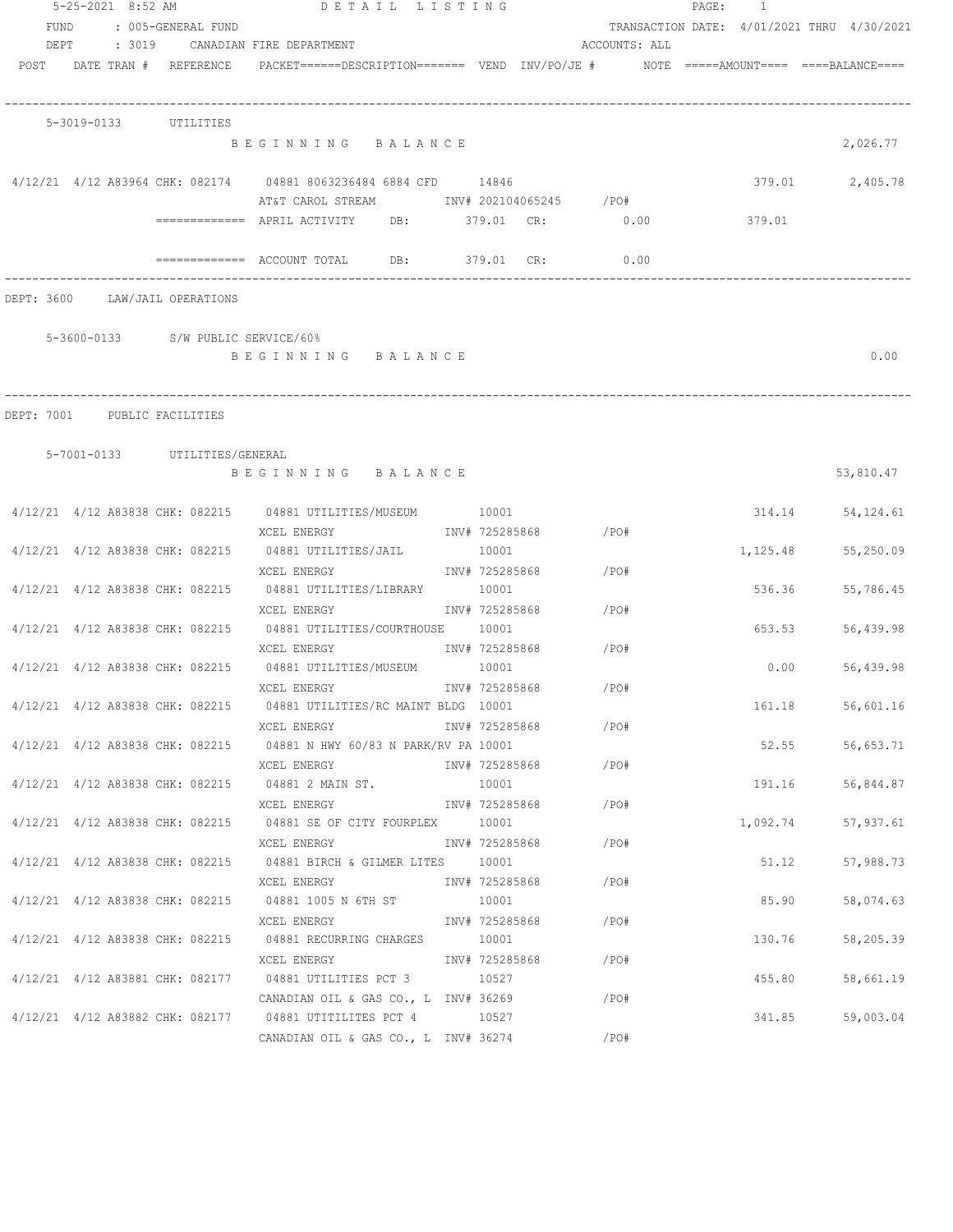|      | 5-25-2021 8:52 AM |                                 | DETAIL LISTING                                                                                      |                        |               | PAGE: | 2        |                                            |
|------|-------------------|---------------------------------|-----------------------------------------------------------------------------------------------------|------------------------|---------------|-------|----------|--------------------------------------------|
| FUND |                   | : 005-GENERAL FUND              |                                                                                                     |                        |               |       |          | TRANSACTION DATE: 4/01/2021 THRU 4/30/2021 |
| DEPT |                   | : 7001 PUBLIC FACILITIES        |                                                                                                     |                        | ACCOUNTS: ALL |       |          |                                            |
|      |                   | POST DATE TRAN # REFERENCE      | PACKET======DESCRIPTION======= VEND INV/PO/JE #    NOTE =====AMOUNT==== ====BALANCE====             |                        |               |       |          |                                            |
|      |                   |                                 | 4/12/21 4/12 A83883 CHK: 082177 04881 UTITLITES PCT 3 10527                                         |                        |               |       |          | 1,520.05 60,523.09                         |
|      |                   |                                 | CANADIAN OIL & GAS CO., L INV# 36312<br>4/12/21 4/12 A83884 CHK: 082177 04881 UTILITIES PCT 4 10527 |                        | $/$ PO#       |       | 1,150.25 | 61,673.34                                  |
|      |                   |                                 | CANADIAN OIL & GAS CO., L INV# 36318                                                                |                        | /PO#          |       |          |                                            |
|      |                   | 4/12/21 4/12 A83885 CHK: 082177 | 04881 UTILITIES PCT 2<br>10527                                                                      |                        |               |       | 1,373.85 | 63,047.19                                  |
|      |                   |                                 | CANADIAN OIL & GAS CO., L INV# 36357                                                                |                        | /PO#          |       |          |                                            |
|      |                   |                                 | 4/12/21 4/12 A83897 CHK: 082182 04881 02-0015-00 LAW ENFORCEME 10681                                |                        |               |       | 79.43    | 63,126.62                                  |
|      |                   |                                 | CITY OF CANADIAN 1NV# 202103305237 / PO#                                                            |                        |               |       |          |                                            |
|      |                   |                                 | 4/12/21 4/12 A83897 CHK: 082182 04881 02-0020-00 LIBRARY 10681                                      |                        |               |       | 62.04    | 63,188.66                                  |
|      |                   |                                 | CITY OF CANADIAN MOTHOM INV# 202103305237 / PO#                                                     |                        |               |       |          |                                            |
|      |                   |                                 | 4/12/21 4/12 A83897 CHK: 082182 04881 02-0025-00 LIBRARY 10681                                      |                        |               |       | 40.43    | 63,229.09                                  |
|      |                   |                                 | CITY OF CANADIAN 1NV# 202103305237 / PO#                                                            |                        |               |       |          |                                            |
|      |                   |                                 | 4/12/21 4/12 A83897 CHK: 082182 04881 04-1045-01 HC FIRE BARN 10681                                 |                        |               |       | 12.04    | 63, 241. 13                                |
|      |                   |                                 | CITY OF CANADIAN                                                                                    | INV# 202103305237 /PO# |               |       |          |                                            |
|      |                   |                                 | 4/12/21 4/12 A83897 CHK: 082182 04881 04-1060-00 EXH-4H PENS 10681                                  |                        |               |       | 29.43    | 63,270.56                                  |
|      |                   |                                 | CITY OF CANADIAN                                                                                    | INV# 202103305237 /PO# |               |       |          |                                            |
|      |                   |                                 | 4/12/21 4/12 A83897 CHK: 082182 04881 04-1061-00 EXHIBITION CT 10681                                |                        |               |       | 29.43    | 63,299.99                                  |
|      |                   |                                 | CITY OF CANADIAN                                                                                    | INV# 202103305237 /PO# |               |       |          |                                            |
|      |                   |                                 | 4/12/21 4/12 A83897 CHK: 082182 04881 04-1095-00 COURTHOUSE 10681                                   |                        |               |       | 160.21   | 63,460.20                                  |
|      |                   |                                 | CITY OF CANADIAN                                                                                    | INV# 202103305237      | /PO#          |       |          |                                            |
|      |                   |                                 | 4/12/21 4/12 A83897 CHK: 082182 04881 04-1096-00 COURTHOUSE #2 10681                                |                        |               |       | 75.87    | 63,536.07                                  |
|      |                   |                                 | CITY OF CANADIAN                                                                                    | INV# 202103305237      | /PO#          |       |          |                                            |
|      |                   |                                 | 4/12/21 4/12 A83897 CHK: 082182 04881 05-0861-01 HC FIRE DEPT 10681                                 |                        |               |       | 88.29    | 63,624.36                                  |
|      |                   |                                 | CITY OF CANADIAN                                                                                    | INV# 202103305237      | / PO#         |       |          |                                            |
|      |                   |                                 | 4/12/21 4/12 A83897 CHK: 082182 04881 05-0862-01 HC FIRE DEPT 10681                                 |                        |               |       | 14.71    | 63,639.07                                  |
|      |                   |                                 | CITY OF CANADIAN                                                                                    | INV# 202103305237      | /PO#          |       |          |                                            |
|      |                   |                                 | 4/12/21 4/12 A83897 CHK: 082182 04881 05-0865-01 RVP MUSEUM 10681                                   |                        |               |       | 62.04    | 63,701.11                                  |
|      |                   |                                 | CITY OF CANADIAN MW# 202103305237                                                                   |                        | /PO#          |       |          |                                            |
|      |                   | 4/12/21 4/12 A83897 CHK: 082182 | 04881 05-0866-01 RVP MUSEUM 2 10681                                                                 |                        |               |       | 12.04    | 63,713.15                                  |
|      |                   |                                 | CITY OF CANADIAN 5 1NV# 202103305237 7PO#                                                           |                        |               |       |          |                                            |
|      |                   | 4/12/21 4/12 A83897 CHK: 082182 | 04881 01-0002 BALLPARK                                                                              | 10681                  |               |       | 0.00     | 63,713.15                                  |
|      |                   |                                 | CITY OF CANADIAN                                                                                    | INV# 202103305237 /PO# |               |       |          |                                            |
|      |                   |                                 | 4/12/21 4/12 A83916 CHK: 082198 04881 OTHER METERS                                                  | 12592                  |               |       |          | 138.58 63,851.73                           |
|      |                   |                                 | NORTH PLAINS ELECTRIC CO- INV# 202104055239 / PO#                                                   |                        |               |       |          |                                            |
|      |                   |                                 | 4/12/21 4/12 A83916 CHK: 082198 04881 GEM VOTING BOOTH                                              | 12592                  |               |       |          | 158.06 64,009.79                           |
|      |                   |                                 | NORTH PLAINS ELECTRIC CO- INV# 202104055239 / PO#                                                   |                        |               |       |          |                                            |
|      |                   |                                 | 4/12/21 4/12 A83916 CHK: 082198 04881 EXH AND TOWERS                                                | 12592                  |               |       | 1,814.05 | 65,823.84                                  |
|      |                   |                                 | NORTH PLAINS ELECTRIC CO- INV# 202104055239 / PO#                                                   |                        |               |       |          |                                            |
|      |                   |                                 | 4/26/21 4/26 A84085 CHK: 082238 04903 UTILITIES LIBRARY                                             | 13824                  |               |       | 90.36    | 65,914.20                                  |
|      |                   |                                 | WEST TEXAS GAS, INC MOV# 202104205259 / PO#                                                         |                        |               |       |          |                                            |
|      |                   |                                 | 4/26/21 4/26 A84086 CHK: 082238 04903 UTILITIES COURTHOUSE 13824                                    |                        |               |       | 292.32   | 66,206.52                                  |
|      |                   |                                 | WEST TEXAS GAS, INC MOV# 202104205260 / PO#                                                         |                        |               |       |          |                                            |
|      |                   |                                 | 4/26/21 4/26 A84087 CHK: 082238 04903 UTILITIES FIRE STATION 13824                                  |                        |               |       | 377.14   | 66,583.66                                  |
|      |                   |                                 | WEST TEXAS GAS, INC MONTH 202104205261 / PO#                                                        |                        |               |       |          |                                            |
|      |                   |                                 | 4/26/21 4/26 A84088 CHK: 082238 04903 UTILITIES BALLPARK 13824                                      |                        |               |       | 26.22    | 66,609.88                                  |
|      |                   |                                 | WEST TEXAS GAS, INC     INV# 202104205262     /PO#                                                  |                        |               |       |          |                                            |
|      |                   |                                 | 4/26/21 4/26 A84089 CHK: 082238 04903 UTILITIES PAVILION 13824                                      |                        |               |       | 26.22    | 66,636.10                                  |
|      |                   |                                 | WEST TEXAS GAS, INC                                                                                 | INV# 202104205263 /PO# |               |       |          |                                            |
|      |                   |                                 | 4/26/21 4/26 A84090 CHK: 082238 04903 UTILITIES MUSEUM                                              | 13824                  |               |       | 209.63   | 66,845.73                                  |
|      |                   |                                 | WEST TEXAS GAS, INC                                                                                 | INV# 202104205264 /PO# |               |       |          |                                            |
|      |                   |                                 |                                                                                                     |                        |               |       |          |                                            |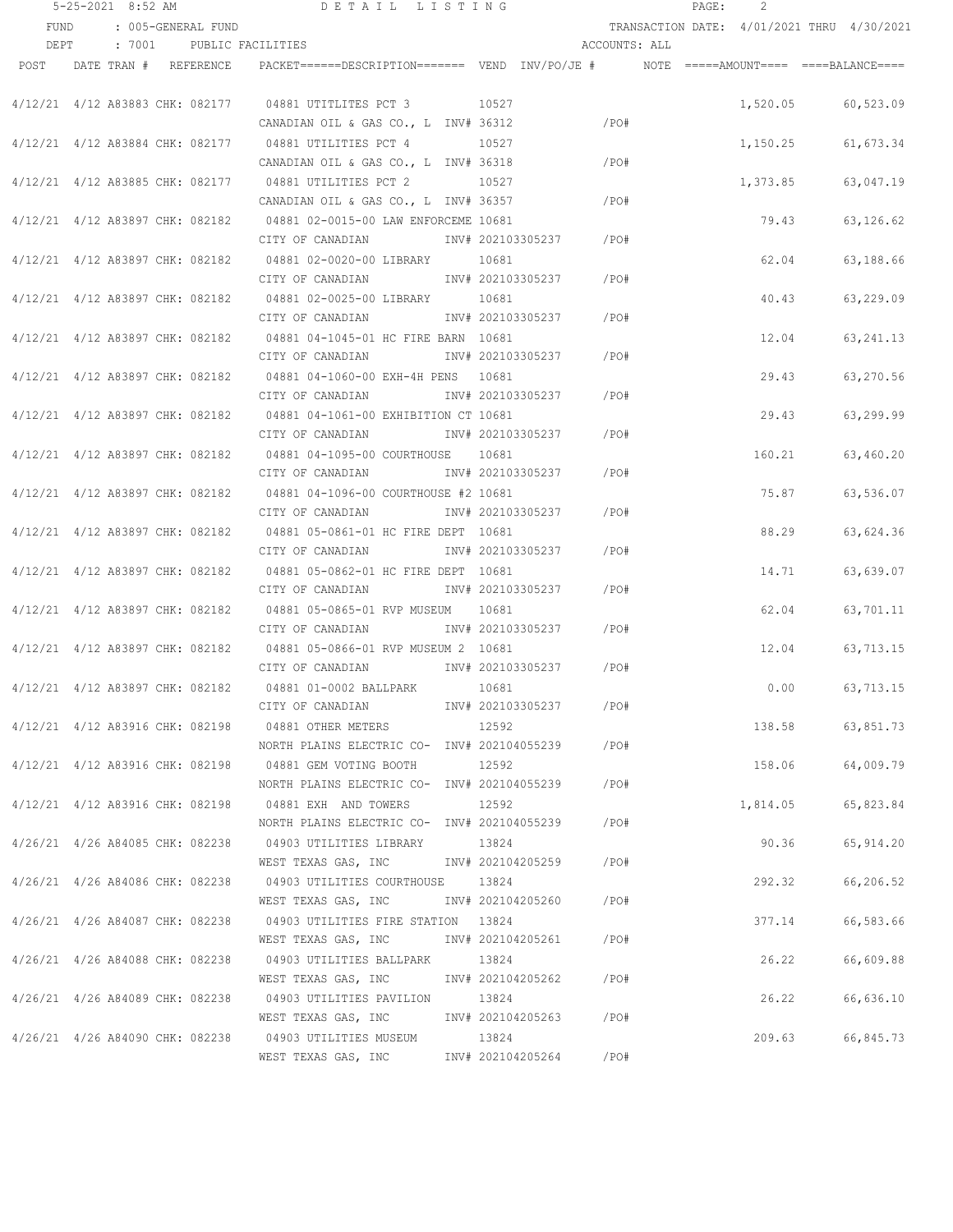|                   | 5-25-2021 8:52 AM               |           | DETAIL LISTING                                                                                                  |                  |                   |               | PAGE: 3                                    |                  |
|-------------------|---------------------------------|-----------|-----------------------------------------------------------------------------------------------------------------|------------------|-------------------|---------------|--------------------------------------------|------------------|
|                   | FUND : 005-GENERAL FUND         |           |                                                                                                                 |                  |                   |               | TRANSACTION DATE: 4/01/2021 THRU 4/30/2021 |                  |
|                   | DEPT : 7001 PUBLIC FACILITIES   |           |                                                                                                                 |                  |                   | ACCOUNTS: ALL |                                            |                  |
|                   |                                 |           | POST DATE TRAN # REFERENCE PACKET======DESCRIPTION======= VEND INV/PO/JE # NOTE =====AMOUNT==== ====BALANCE==== |                  |                   |               |                                            |                  |
|                   |                                 |           |                                                                                                                 |                  |                   |               |                                            |                  |
|                   |                                 |           | 5-7001-0133 UTILITIES/GENERAL * (CONTINUED) *                                                                   |                  |                   |               |                                            |                  |
|                   |                                 |           |                                                                                                                 |                  |                   |               |                                            |                  |
|                   |                                 |           | 4/26/21 4/26 A84091 CHK: 082238 04903 UTILITIES SHOW BARN 13824                                                 |                  |                   |               |                                            | 674.53 67,520.26 |
|                   |                                 |           | WEST TEXAS GAS, INC        INV# 202104205265     /PO#                                                           |                  |                   |               |                                            |                  |
|                   |                                 |           | ============ APRIL ACTIVITY DB: 13,709.79 CR: 0.00 13,709.79                                                    |                  |                   |               |                                            |                  |
|                   |                                 |           |                                                                                                                 |                  |                   |               |                                            |                  |
|                   |                                 |           | ============ ACCOUNT TOTAL DB: 13,709.79 CR: 0.00                                                               |                  |                   |               |                                            |                  |
|                   |                                 |           |                                                                                                                 |                  |                   |               |                                            |                  |
|                   | DEPT: 7016 CEMETERY             |           |                                                                                                                 |                  |                   |               |                                            |                  |
|                   | 5-7016-0133 UTILITIES           |           |                                                                                                                 |                  |                   |               |                                            |                  |
|                   |                                 |           | BEGINNING BALANCE                                                                                               |                  |                   |               |                                            | 12.78            |
|                   |                                 |           |                                                                                                                 |                  |                   |               |                                            |                  |
|                   |                                 |           | $4/12/21$ $4/12$ A83838 CHK: 082215 04881 UTILITIES/CEMETERY 10001                                              |                  |                   |               |                                            | 12.78 25.56      |
|                   |                                 |           |                                                                                                                 |                  |                   |               |                                            |                  |
|                   |                                 |           | ============ APRIL ACTIVITY DB: 12.78 CR: 0.00 12.78                                                            |                  |                   |               |                                            |                  |
|                   |                                 |           |                                                                                                                 |                  |                   |               |                                            |                  |
|                   |                                 |           | ============ ACCOUNT TOTAL DB: 12.78 CR: 0.00                                                                   |                  |                   |               |                                            |                  |
|                   |                                 |           |                                                                                                                 |                  |                   |               |                                            |                  |
|                   |                                 |           |                                                                                                                 |                  |                   |               |                                            |                  |
|                   |                                 |           |                                                                                                                 |                  |                   |               |                                            |                  |
|                   |                                 |           | ** REPORT TOTALS ** --- DEBITS --- -- CREDITS ---                                                               |                  |                   |               |                                            |                  |
|                   |                                 |           | BEGINNING BALANCES:                                                                                             |                  | 55,850.02         | 0.00          |                                            |                  |
|                   |                                 |           | REPORTED ACTIVITY:                                                                                              | 14,101.58        |                   | 0.00          |                                            |                  |
|                   |                                 |           | ENDING BALANCES:                                                                                                | 69,951.60        |                   | 0.00          |                                            |                  |
|                   |                                 |           | TOTAL FUND ENDING BALANCE: 69,951.60                                                                            |                  |                   |               |                                            |                  |
|                   |                                 |           |                                                                                                                 |                  |                   |               |                                            |                  |
| FUND: 010-AIRPORT |                                 |           |                                                                                                                 |                  |                   |               |                                            |                  |
|                   |                                 |           |                                                                                                                 |                  |                   |               |                                            |                  |
|                   | DEPT: 7010 AIRPORT              |           |                                                                                                                 |                  |                   |               |                                            |                  |
|                   |                                 |           |                                                                                                                 |                  |                   |               |                                            |                  |
|                   | 5-7010-0133                     | UTILITIES | BEGINNING BALANCE                                                                                               |                  |                   |               |                                            |                  |
|                   |                                 |           |                                                                                                                 |                  |                   |               |                                            | 4,256.56         |
|                   | 4/12/21 4/12 A83823 CHK: 001802 |           | 04888 PHONE MARCH 2021 AIRPORT 10220                                                                            |                  |                   |               | 213.53                                     | 4,470.09         |
|                   |                                 |           | AT&T ATLANTA                                                                                                    |                  | INV# 202104075247 | /PO#          |                                            |                  |
|                   | 4/12/21 4/12 A83826 CHK: 001803 |           | 04888 SUPPLIES AIRPORT                                                                                          | 10283            |                   |               | 12.75                                      | 4,482.84         |
|                   |                                 |           | BARTLETT'S ACE HARDWARE                                                                                         | INV# 2103-192511 |                   | /PO#          |                                            |                  |
|                   | 4/12/21 4/12 A83827 CHK: 001803 |           | 04888 SUPPLIES AIRPORT                                                                                          | 10283            |                   |               | 41.04                                      | 4,523.88         |
|                   |                                 |           | BARTLETT'S ACE HARDWARE                                                                                         | INV# 2103-211764 |                   | /PO#          |                                            |                  |
|                   | 4/12/21 4/12 A83828 CHK: 001803 |           | 04888 SUPPLIES AIRPORT                                                                                          | 10283            |                   |               | 72.75                                      | 4,596.63         |
|                   |                                 |           | BARTLETT'S ACE HARDWARE                                                                                         | INV# 2103-211855 |                   | /PO#          |                                            |                  |
|                   | 4/12/21 4/12 A83829 CHK: 001803 |           | 04888 SUPPLIES AIRPORT                                                                                          | 10283            |                   |               | 29.64                                      | 4,626.27         |
|                   |                                 |           | BARTLETT'S ACE HARDWARE                                                                                         | INV# 2103-222437 |                   | /PO#          |                                            |                  |
|                   | 4/12/21 4/12 A83830 CHK: 001803 |           | 04888 SUPPLIES AIRPORT                                                                                          | 10283            |                   |               | 28.24                                      | 4,654.51         |
|                   |                                 |           | BARTLETT'S ACE HARDWARE                                                                                         | INV# 2103-225459 |                   | /PO#          |                                            |                  |
|                   | 4/12/21 4/12 A83831 CHK: 001803 |           | 04888 SUPPLIES AIRPORT                                                                                          | 10283            |                   |               | 6.49                                       | 4,661.00         |
|                   |                                 |           | BARTLETT'S ACE HARDWARE                                                                                         | INV# 2103-226277 |                   | /PO#          |                                            |                  |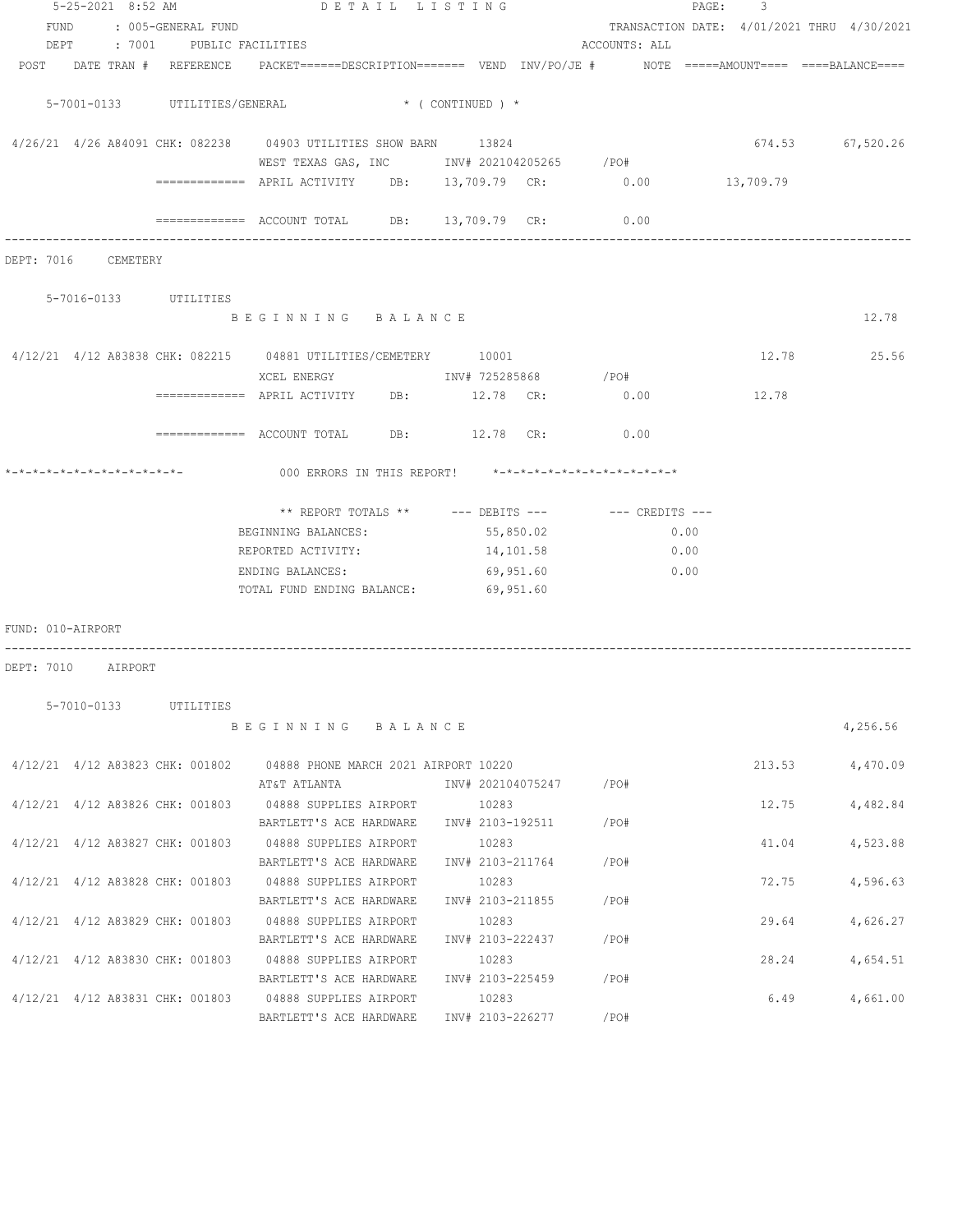|                               |  | 5-25-2021 8:52 AM           | DETAIL LISTING                                                                                                  |            |          |                                            | PAGE: 4  |                 |
|-------------------------------|--|-----------------------------|-----------------------------------------------------------------------------------------------------------------|------------|----------|--------------------------------------------|----------|-----------------|
|                               |  | FUND : 010-AIRPORT          |                                                                                                                 |            |          | TRANSACTION DATE: 4/01/2021 THRU 4/30/2021 |          |                 |
|                               |  | DEPT : 7010 AIRPORT         |                                                                                                                 |            |          | ACCOUNTS: ALL                              |          |                 |
|                               |  |                             | POST DATE TRAN # REFERENCE PACKET======DESCRIPTION======= VEND INV/PO/JE # NOTE =====AMOUNT==== ====BALANCE==== |            |          |                                            |          |                 |
|                               |  |                             | 4/12/21 4/12 A83833 CHK: 001805 04888 UTILITIES MARCH 2021 AIR 12592                                            |            |          |                                            |          | 617.25 5,278.25 |
|                               |  |                             | NORTH PLAINS ELECTRIC CO- INV# 202104075248                                                                     |            |          | / PO#                                      |          |                 |
|                               |  |                             | ------------- APRIL ACTIVITY DB: 1,021.69 CR: 0.00                                                              |            |          |                                            | 1,021.69 |                 |
|                               |  |                             | ============ ACCOUNT TOTAL DB: 1,021.69 CR: 0.00                                                                |            |          |                                            |          |                 |
|                               |  | *-*-*-*-*-*-*-*-*-*-*-*-*-  | 000 ERRORS IN THIS REPORT! *-*-*-*-*-*-*-*-*-*-*-*-*-*-                                                         |            |          |                                            |          |                 |
|                               |  |                             | ** REPORT TOTALS ** --- DEBITS --- -- -- CREDITS ---                                                            |            |          |                                            |          |                 |
|                               |  |                             | BEGINNING BALANCES:                                                                                             |            | 4,256.56 | 0.00                                       |          |                 |
|                               |  |                             | REPORTED ACTIVITY:                                                                                              |            | 1,021.69 | 0.00                                       |          |                 |
|                               |  |                             | ENDING BALANCES:                                                                                                |            | 5,278.25 | 0.00                                       |          |                 |
|                               |  |                             | TOTAL FUND ENDING BALANCE:                                                                                      | 5,278.25   |          |                                            |          |                 |
| FUND: 011-ROAD & BRIDGE PCT 1 |  |                             |                                                                                                                 |            |          |                                            |          |                 |
| DEPT: 4011 ROAD & BRIDGE 1    |  |                             |                                                                                                                 |            |          |                                            |          |                 |
|                               |  | 5-4011-0133 UTILITIES/PCT 1 |                                                                                                                 |            |          |                                            |          |                 |
|                               |  |                             | BEGINNING BALANCE                                                                                               |            |          |                                            |          | 1,841.46        |
|                               |  |                             | 4/12/21 4/12 A83896 CHK: 082182 04881 UTILITIES PCT 1 10681                                                     |            |          |                                            |          | 29.43 1,870.89  |
|                               |  |                             | CITY OF CANADIAN 1NV# 202103305236 / PO#                                                                        |            |          |                                            |          |                 |
|                               |  |                             | 4/12/21 4/12 A83916 CHK: 082198 04881 PCT 1                                                                     | 12592      |          |                                            | 151.30   | 2,022.19        |
|                               |  |                             | NORTH PLAINS ELECTRIC CO- INV# 202104055239 / PO#                                                               |            |          |                                            |          |                 |
|                               |  |                             | 4/26/21 4/26 A84092 CHK: 082238 04903 UTITLITES CO BARN 13824                                                   |            |          |                                            |          | 166.16 2,188.35 |
|                               |  |                             | WEST TEXAS GAS, INC MOV# 202104205266 / PO#                                                                     |            |          |                                            |          |                 |
|                               |  |                             | $\overline{\phantom{z}}$ ============= APRIL ACTIVITY DB:                                                       | 346.89 CR: |          | 0.00                                       | 346.89   |                 |
|                               |  |                             | ============ ACCOUNT TOTAL DB: 346.89 CR: 0.00                                                                  |            |          |                                            |          |                 |
| *-*-*-*-*-*-*-*-*-*-*-*-*-*-  |  |                             | 000 ERRORS IN THIS REPORT! $*-*-*-*-*-*-*-*-*-*-*-*-*-*-**$                                                     |            |          |                                            |          |                 |
|                               |  |                             | ** REPORT TOTALS ** --- DEBITS --- -- -- CREDITS ---                                                            |            |          |                                            |          |                 |
|                               |  |                             | BEGINNING BALANCES:                                                                                             |            | 1,841.46 | 0.00                                       |          |                 |
|                               |  |                             | REPORTED ACTIVITY:                                                                                              |            | 346.89   | 0.00                                       |          |                 |
|                               |  |                             | ENDING BALANCES:                                                                                                |            | 2,188.35 | 0.00                                       |          |                 |
|                               |  |                             | TOTAL FUND ENDING BALANCE:                                                                                      | 2,188.35   |          |                                            |          |                 |
| FUND: 012-ROAD & BRIDGE PCT 2 |  |                             |                                                                                                                 |            |          |                                            |          |                 |
| DEPT: 4012 ROAD & BRIDGE 2    |  |                             |                                                                                                                 |            |          |                                            |          |                 |
|                               |  |                             |                                                                                                                 |            |          |                                            |          |                 |
|                               |  | 5-4012-0133 UTILITIES/PCT 2 | BEGINNING BALANCE                                                                                               |            |          |                                            |          | 2,923.77        |
|                               |  |                             |                                                                                                                 |            |          |                                            |          |                 |
|                               |  |                             | 4/12/21 4/12 A83916 CHK: 082198 04881 PCT 2<br>NORTH PLAINS ELECTRIC CO- INV# 202104055239 / PO#                | 12592      |          |                                            |          | 123.50 3,047.27 |
|                               |  |                             |                                                                                                                 |            |          | 0.00                                       | 123.50   |                 |
|                               |  |                             | $\overline{\phantom{z}}$ ============= ACCOUNT TOTAL DB: 123.50 CR:                                             |            |          | 0.00                                       |          |                 |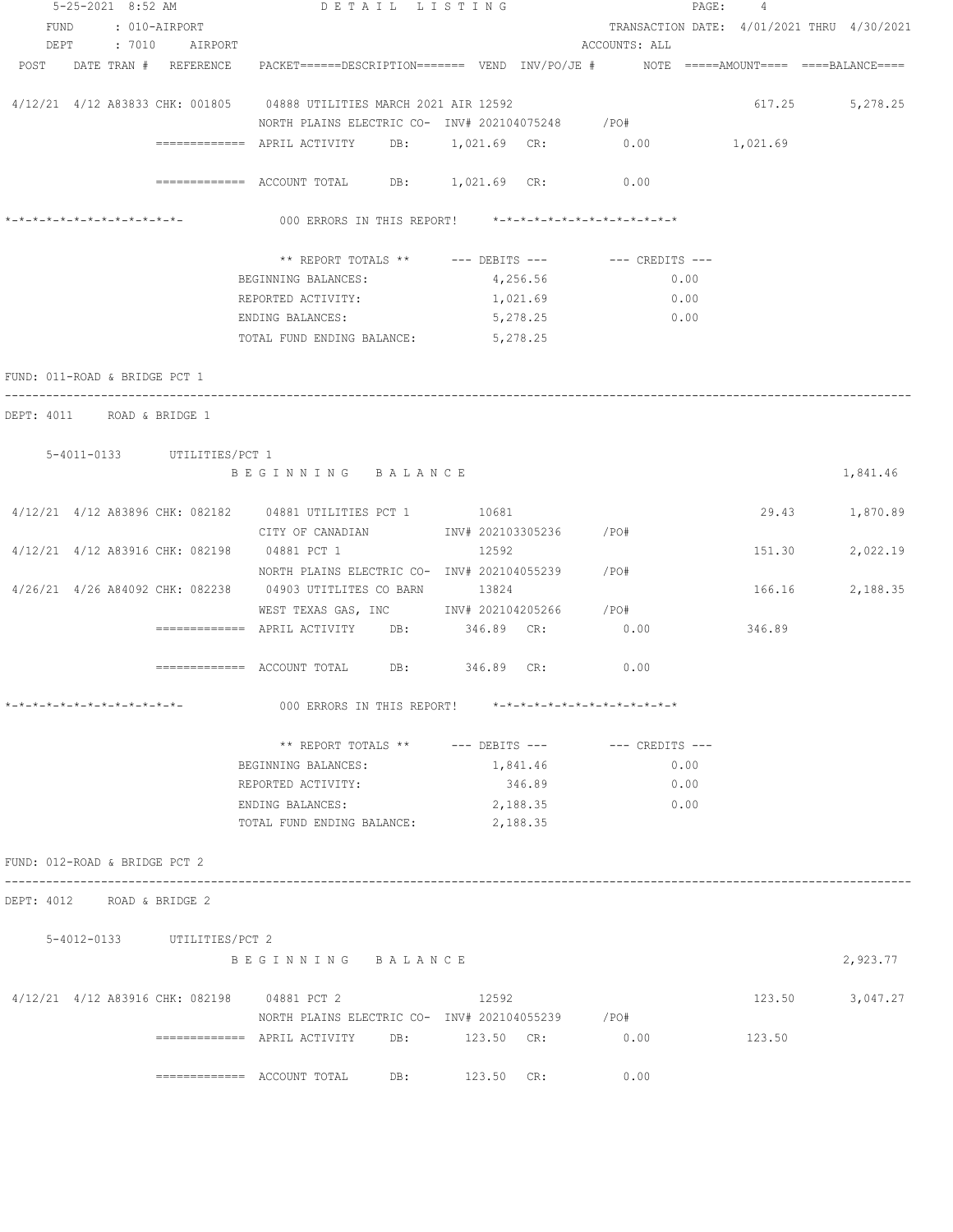|  | 5-25-2021 8:52 AM              |                                | DETAIL LISTING                                                                                                  |     | 5<br>PAGE:                         |  |                                                   |        |                 |
|--|--------------------------------|--------------------------------|-----------------------------------------------------------------------------------------------------------------|-----|------------------------------------|--|---------------------------------------------------|--------|-----------------|
|  |                                | FUND : 012-ROAD & BRIDGE PCT 2 |                                                                                                                 |     |                                    |  | TRANSACTION DATE: 4/01/2021 THRU 4/30/2021        |        |                 |
|  |                                | DEPT : 4012 ROAD & BRIDGE 2    |                                                                                                                 |     |                                    |  | ACCOUNTS: ALL                                     |        |                 |
|  |                                |                                | POST DATE TRAN # REFERENCE PACKET======DESCRIPTION======= VEND INV/PO/JE # NOTE =====AMOUNT==== ====BALANCE==== |     |                                    |  |                                                   |        |                 |
|  |                                |                                |                                                                                                                 |     |                                    |  |                                                   |        |                 |
|  | *_*_*_*_*_*_*_*_*_*_*_*_*_*_*_ |                                | 000 ERRORS IN THIS REPORT! *-*-*-*-*-*-*-*-*-*-*-*-*-*-                                                         |     |                                    |  |                                                   |        |                 |
|  |                                |                                |                                                                                                                 |     |                                    |  | ** REPORT TOTALS ** --- DEBITS --- -- CREDITS --- |        |                 |
|  |                                |                                | BEGINNING BALANCES:                                                                                             |     | 2,923.77                           |  | 0.00                                              |        |                 |
|  |                                |                                | REPORTED ACTIVITY:                                                                                              |     | 123.50                             |  | 0.00                                              |        |                 |
|  |                                |                                | ENDING BALANCES:                                                                                                |     | 3,047.27                           |  | 0.00                                              |        |                 |
|  |                                |                                | TOTAL FUND ENDING BALANCE: 3,047.27                                                                             |     |                                    |  |                                                   |        |                 |
|  | FUND: 013-ROAD & BRIDGE PCT 3  |                                |                                                                                                                 |     |                                    |  |                                                   |        |                 |
|  |                                | DEPT: 4013 ROAD & BRIDGE 3     |                                                                                                                 |     |                                    |  |                                                   |        |                 |
|  |                                | 5-4013-0133 UTILITIES/PCT 3    |                                                                                                                 |     |                                    |  |                                                   |        |                 |
|  |                                |                                | BEGINNING BALANCE                                                                                               |     |                                    |  |                                                   |        | 4,498.32        |
|  |                                |                                |                                                                                                                 |     |                                    |  |                                                   |        |                 |
|  |                                |                                | 4/12/21 4/12 A83916 CHK: 082198 04881 PCT 3<br>NORTH PLAINS ELECTRIC CO- INV# 202104055239 / PO#                |     | 12592                              |  |                                                   |        | 363.68 4,862.00 |
|  |                                |                                | ============ APRIL ACTIVITY DB: 363.68 CR: 0.00                                                                 |     |                                    |  |                                                   | 363.68 |                 |
|  |                                |                                | $\text{---}\text{---}\text{---}\text{---}$ ACCOUNT TOTAL DB: 363.68 CR:                                         |     |                                    |  | 0.00                                              |        |                 |
|  | *-*-*-*-*-*-*-*-*-*-*-*-*-*-   |                                | 000 ERRORS IN THIS REPORT! *-*-*-*-*-*-*-*-*-*-*-*-*-*-                                                         |     |                                    |  |                                                   |        |                 |
|  |                                |                                |                                                                                                                 |     | ** REPORT TOTALS ** --- DEBITS --- |  | --- CREDITS ---                                   |        |                 |
|  |                                |                                | BEGINNING BALANCES:                                                                                             |     | 4,498.32                           |  | 0.00                                              |        |                 |
|  |                                |                                | REPORTED ACTIVITY:                                                                                              |     | 363.68                             |  | 0.00                                              |        |                 |
|  |                                |                                | ENDING BALANCES:                                                                                                |     | 4,862.00                           |  | 0.00                                              |        |                 |
|  |                                |                                | TOTAL FUND ENDING BALANCE: 4,862.00                                                                             |     |                                    |  |                                                   |        |                 |
|  | FUND: 014-ROAD & BRIDGE PCT 4  |                                |                                                                                                                 |     |                                    |  |                                                   |        |                 |
|  |                                | DEPT: 4014 ROAD & BRIDGE 4     |                                                                                                                 |     |                                    |  |                                                   |        |                 |
|  |                                |                                |                                                                                                                 |     |                                    |  |                                                   |        |                 |
|  |                                | 5-4014-0133 UTILITIES/PCT 4    |                                                                                                                 |     |                                    |  |                                                   |        |                 |
|  |                                |                                | BEGINNING BALANCE                                                                                               |     |                                    |  |                                                   |        | 3,759.73        |
|  |                                |                                | 4/12/21 4/12 A83916 CHK: 082198 04881 PCT 4                                                                     |     | 12592                              |  |                                                   | 151.86 | 3,911.59        |
|  |                                |                                | NORTH PLAINS ELECTRIC CO- INV# 202104055239 / PO#                                                               |     |                                    |  |                                                   |        |                 |
|  |                                |                                |                                                                                                                 |     |                                    |  | 0.00                                              | 151.86 |                 |
|  |                                |                                |                                                                                                                 | DB: | 151.86 CR:                         |  | 0.00                                              |        |                 |